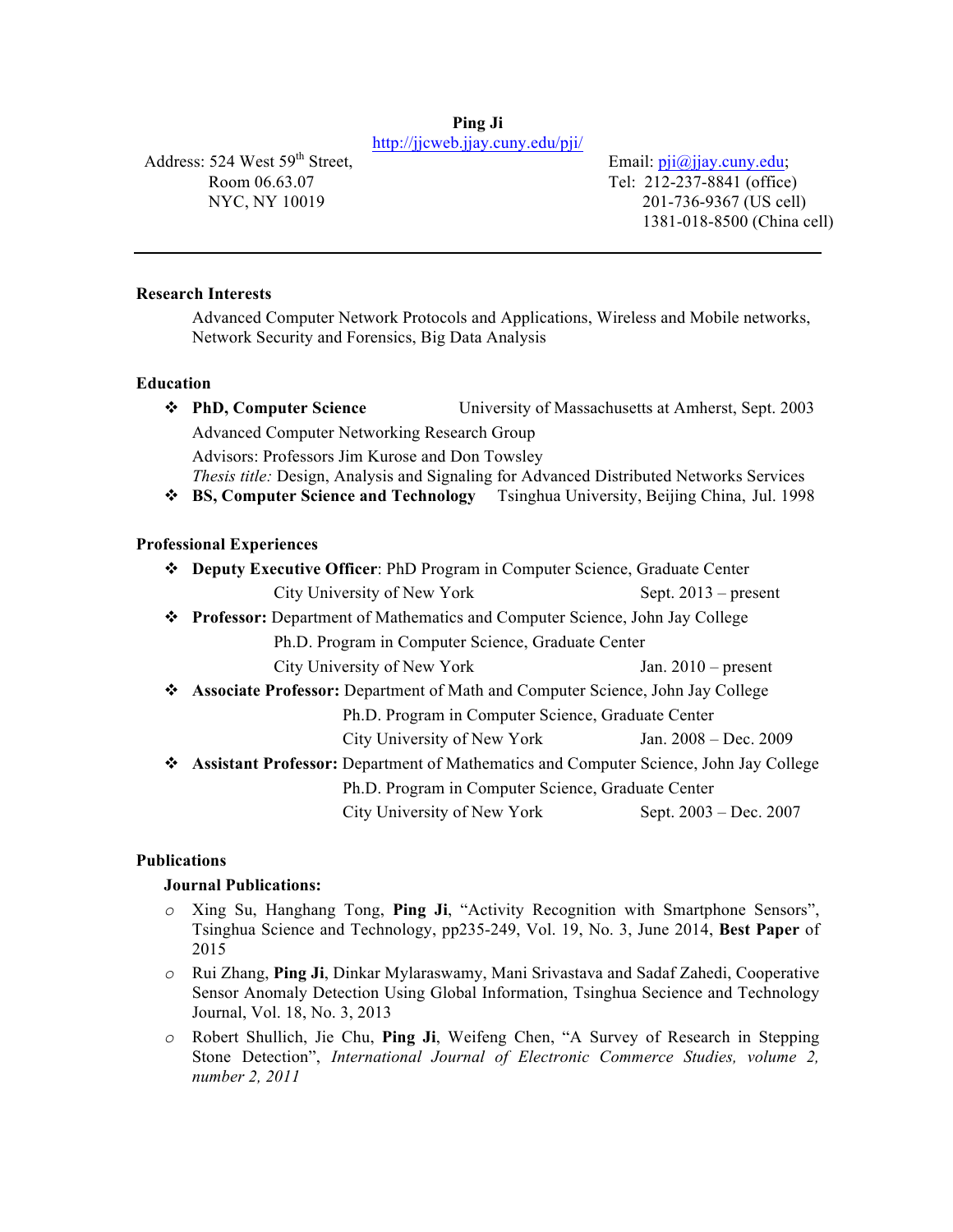- *o* **Ping Ji**, Zihui Ge, Jim Kurose and Don Towsley, "A Comparison of Hard-state and Softstate Signaling Protocols", *IEEE/ACM Transaction on Networking (TON), volume 15, number 2, page 281-294, 2007*
- *o* Zihui Ge, **Ping Ji**, Prashant Shenoy, "Design and Analysis of A Demand Adaptive and Locality Aware Streaming Media Server Cluster", *Multimedia Systems Journal, volume 13, number 3, page 235-249, 2007*
- *o* Omer Demir, **Ping Ji**, Jinwoo Kim, "Session Based Packet Marking and Auditing for Network Forensics", *International Journal of Digital Evidence*, *Spring Issue 2007*
- *o* **Ping Ji**, Benyuan Liu, Don Towsley, Zihui Ge and Jim Kurose, "Modeling Frame-level Errors in GSM Wireless Channels", *Journal of Special Issue of Performance Evaluation, volume 55, numbers 1-2, page 165-181, 2004*

## **Book Chapter:**

*o* Kenneth Ezirim, **Ping Ji**, Shamik Sengupta, "Distributed Mechanisms for Multiple Channel Acquisition in a System of Uncoordinated Cognitive Radio", in the *Handbook of Research on Software-Defined and Cognitive Radio Technologies for Dynamic Spectrum Management, 2014*

#### **Conference Papers:**

- *o* Yongjie Cai, Hanghang Tong, Wei Fan, **Ping Ji**, Qing He, "Facets, Fast Comprehensive Mining of Co-evolving High-order Time Series", in Proceedings of SIG*KDD 2015, Sydney August 2015*
- *o* Yongjie Cai, Hanghang Tong, Wei Fan, **Ping Ji**, "Fast Mining of a Network of Coevolving Time Series", In Proceedings of *SDM 2015, Vancouver Canada, April 2015*
- *o* Kenneth Ezirim, Ligon Liu, **Ping Ji**, Shamik Sengupta, "Distributed and Cheat-Proof Spectrum Contention Scheme for IEEE 802.22 WRAN Networks", in Proceedings of *IEEE WCNC, New Orleans, March 2015*
- *o* Xing Su, Hanghang Tong, **Ping Ji**, "Accelerometer-Based Activity Recognition on Smartphone", *In Demo Session of the 23nd International Conference on Information and Knowledge Management (CIKM), Shanghai China, Nov. 2014*
- *o* Yongjie Cai and **Ping Ji**, "A Measurement Study for Understanding Wireless Forensic Monitoring", in Proceedings of the *First International Conference on Digital Forensics and Investigation (ICDFI), Beijing China, 2012*
- *o* Jie Chu, Zihui Ge, Richard Huber, **Ping Ji**, Jennifer Yates, and Yung-Chao Yu, "Analyze Logs of the Network Element in Real Time for Intrusion Detection", in Proceedings of *the 15th International Symposium On Research in Attacks, Intrusions and Defenses (RAID), Amsterdam Netherlands, Sept. 2012*
- *o* Yongjie Cai and **Ping Ji**, "Security Monitoring for Wireless Network Forensics (SMoWF)", in Proceedings of *Systematic Approaches to Digital Forensic Engineering (SADFE), Vancouver Canada, Sept 2012*
- *o* R. Shullich, Jie Chu, **Ping Ji**, and W. Chen, "A Survey of Research in Stepping-Stone Detection" *in proceedings of International Conference on Internet Studies, Nov. 2010, Taipei Taiwan*
- *o* M. Ksionsk, **Ping Ji** and W. Chen, "Attacks on BitTorrent An Experimental Study", *in proceedings of eForensics, Nov. 2010, Shanghai China*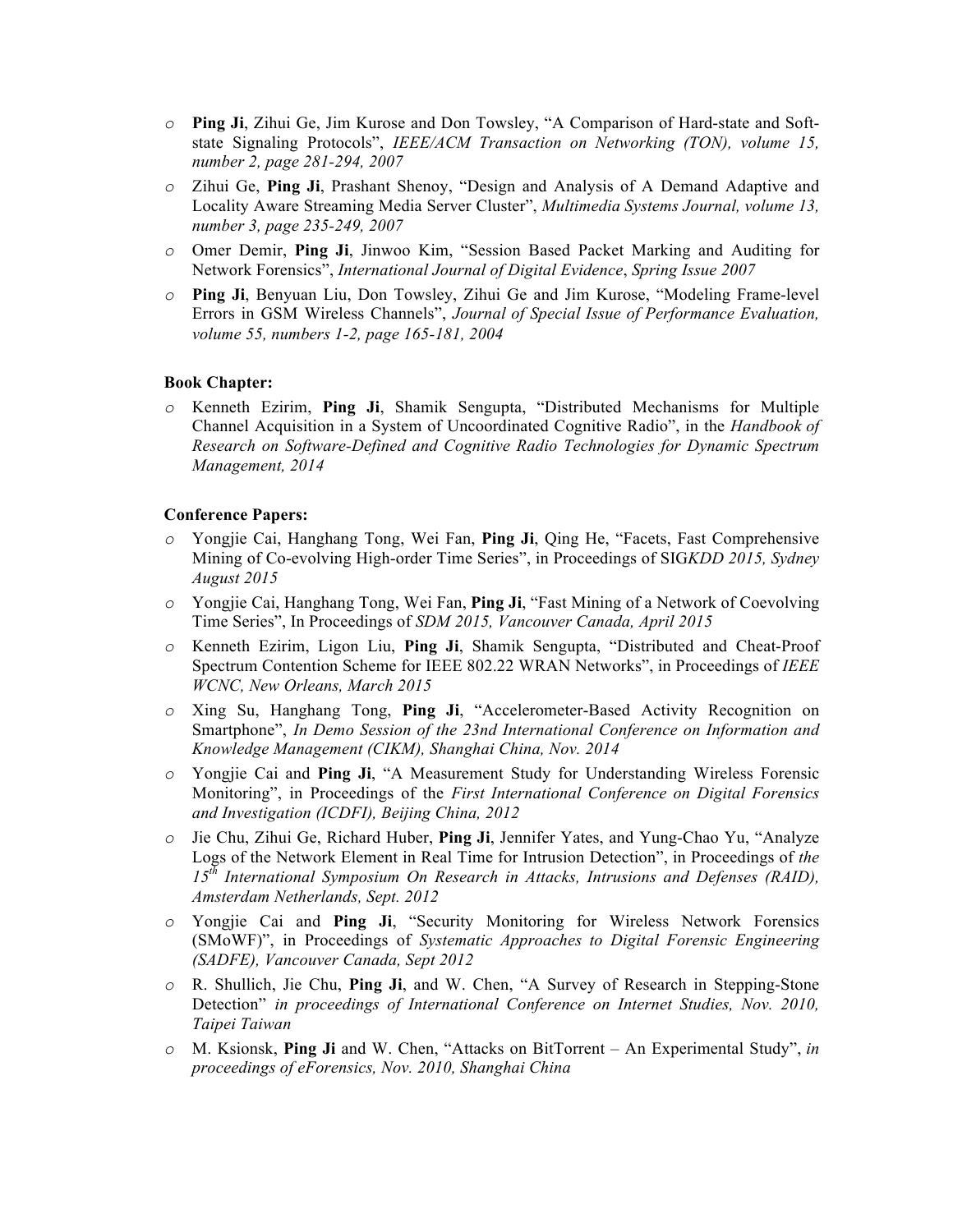- *o* R. Zhang, **Ping Ji**, D. Mylaraswamy, M. Srivastava and S. Zahedi, "Cooperative Sensor Anomaly Detection Using Global Information", *Annual Conference of International Technology Alliance (ACITA), Sept. 2010, London UK*
- *o* **Ping Ji**, D. Mylaraswamy, M. Srivastava and S. Zahedi, "PCA-Based Approaches for Sensor Error Detection at Global Layer", Short paper, *Annual Conference of International Technology Alliance (ACITA), Sept. 2009*
- *o* D. Mylaraswamy, **Ping Ji**, M. Srivastava and S. Zahedi, "Formal Grammar for Recognizing Sensor Misbehavior Events", Short paper, *Annual Conference of International Technology Alliance (ACITA), Sept. 2009*
- *o* J. Ho, **Ping Ji**, W. Chen, R. Hsieh, "Identifying Google Talk Packets", *IEEE Workshop on Cybercrime and Computer Forensics, June 2009*
- *o* M. Perelman, **Ping Ji** and W. Chen, "Traffic and Security Analysis on Sony PlayStation 3", *IEEE Workshop on Cybercrime and Computer Forensics, June 2009*
- *o* S. Zahedi, M. Szczodrak, **Ping Ji**, D. Mylaraswamy, M. Srivastava and R. Young, "Tiered Architecture for On-line Detection, Isolation, and Repair of Faults in Wireless Sensor Networks", *MILCOM, Nov. 2008*
- *o* **Ping Ji**, Marcin Szczodrak, "A Multivariate Model for Data Cleansing in Sensor Networks", Short paper, *Annual Conference of International Technology Alliance (ACITA), Sept. 2008*
- *o* Marcin Szczodrak, S. Zahedi, **Ping Ji**, D. Mylaraswamy, M. Srivastava and R. Young, "Simulation Framework for QoI Characterization of Sensor Networks in the Presents of Faults", Short paper, *Annual Conference of International Technology Alliance (ACITA), Sept. 2008*
- *o* Sadaf Zahedi, M. Szczodrak, **Ping Ji**, D. Mylaraswamy, M. Srivastava and R. Young, "Two-Tier Framework for Sensor Fault Characterization in Sensor Networks", Short paper, *Annual Conference of International Technology Alliance (ACITA), Sept. 2008*
- *o* Emmanuel Velasco, Weifeng Chen, **Ping Ji**, Raymond Hsieh, "Challenges of Location Tracking Techniques in Wireless Forensics", *The Fourth International Conference on Intelligent Information Hiding and Multimedia Signal Processing (IIHMSP), Harbin, China, Aug. 2008*
- *o* Emmanuel Velasco, Weifeng Chen, **Ping Ji**, Raymond Hsieh, "Wireless Forensic: A New Radio Frequency Based Locating System", *IEEE International Conference on Intelligence and Security Informatics - Pacific Asia Workshop on Cybercrime and Computer Forensics (PACCF), Taipei, Taiwan, Jun. 2008*
- *o* Xiaowen Zhang, Xiaowei Xu, Ke Tang, Andis Kwan, **Ping Ji**, Lin Leung, Xiangdong Li, Michael Anshel, "A Simple Secure Quantum Authorization Scheme", *SPIE Defense and Security Symposium, April 2007*
- *o* Ke Tang, **Ping Ji**, Xiaowen Zhang, "Quantum Entanglement Assisted Key Distribution", *SPIE Defense and Security Symposium, April 2007*
- *o* Omer Demir, **Ping Ji**, Jinwoo Kim, "Session-Based Logging (SBL) for IP-Traceback on Network Forensics", *International Conference on Security and Management, June 2006*
- *o* **Ping Ji**, Zihui Ge, Jim Kurose and Don Towsley, "A Comparison of Hard-state and Softstate Signaling Protocols", *ACM SIGCOMM 2003*.
- *o* Zihui Ge, **Ping Ji**, Jim Kurose and Don Towsley, "Matchmaker: A Distributed Publish/Subscribe Architecture", *IEEE International Conference on Network Protocols (ICNP), Nov. 2003*.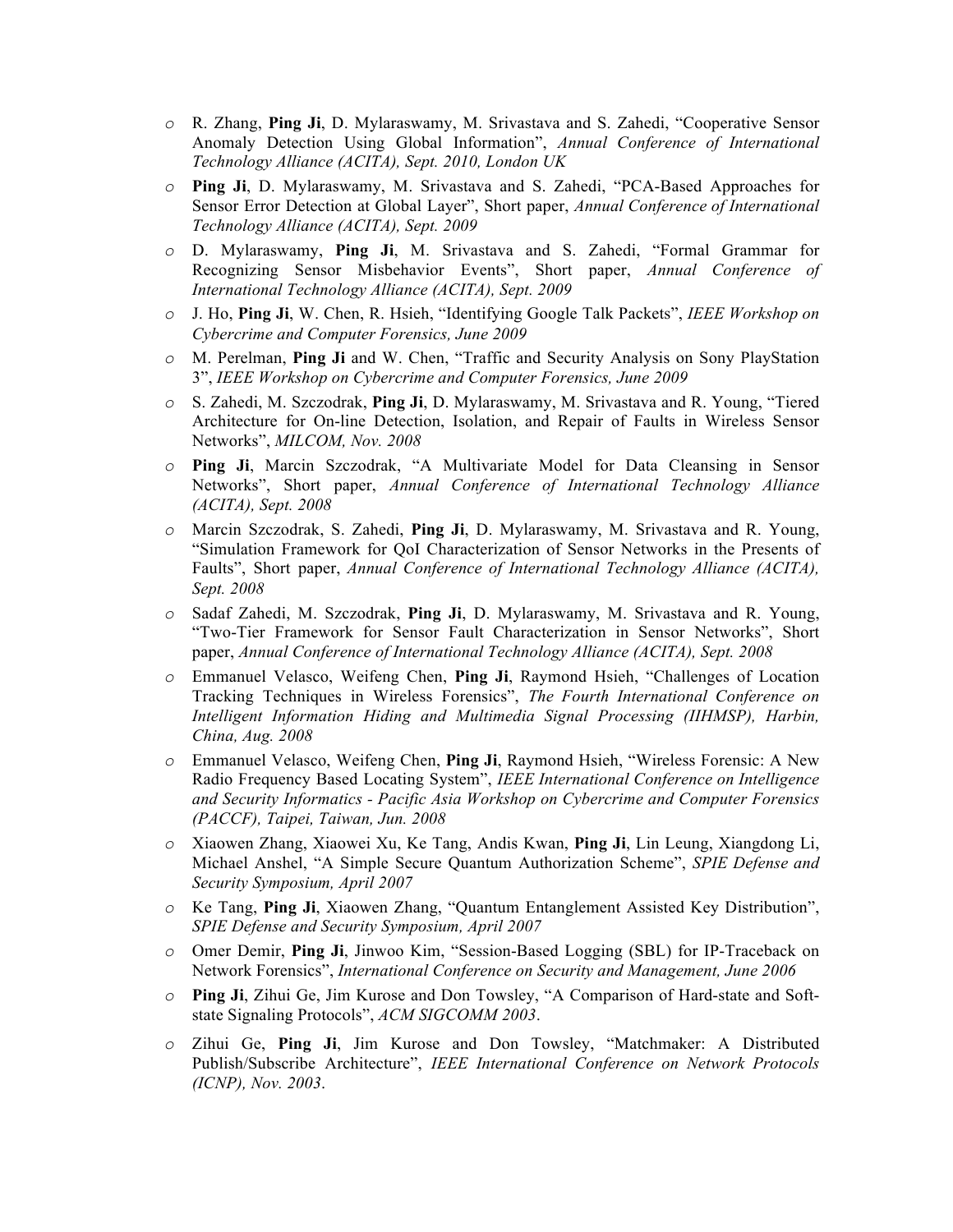- *o* **Ping Ji,** Benyuan Liu, Don Towsley and Jim Kurose, "Modeling Frame-level Errors in GSM Wireless Channels", in *Proceedings of IEEE Globecom, Internet Performance Symposium (IPS)*, Nov 2002.
- *o* **Ping Ji**, Zihui Ge, Jim Kurose and Don Towsley, "Signaling Protocols for Distributed Multicast-Based Publish/Subscribe Applications", *presented in OPENSIG,* October 2002, Lexington Kentucky, USA. *Umass CMPSCI Technical Report 02-36.*
- *o* Zihui Ge, **Ping Ji**, Jim Kurose and Don Towsley, "Min-Cost Matchmaker Problem in Distributed Publish/Subscribe Infrastructures", *presented in OPENSIG,* October 2002, Lexington Kentucky, USA. *Umass CMPSCI Technical Report 02-19*
- *o* Zihui Ge, **Ping Ji** and Prashant Shenoy, "A Demand Adaptive and Locality Aware (DALA) Streaming Media Server Cluster Architecture", *Proceedings of NOSSDAV 2002*, May 2002, Miami, Florida, USA.
- *o* S.Zabele, M.Dorsch, Z.Ge, **P.Ji,** M.Keaton, J.Kurose, J.Shapiro and D.Towsley, "SANDS: Specialized Active Networking for Distributed Simulation", *IEEE DARPA Active Networks Conference and Exposition*, May 2002, San Francisco, California, USA.
- *o* **Ping Ji,** Jim Kurose and Don Towsley, "Activating and Deactivating Repair Servers in Active Multicast Trees", *Proceedings of Tyrrhenian International Workshop on Digital Communications 2001 (IWDC '01),* Sep., 2001
- *o* **Ping Ji,** Jim Kurose and Bev Woolf, "Student Behavioral Model Based Prefetching in an Online Tutoring System", *Umass CMPSCI Technical Report 01-27.*

## **Awards and Grants**

- 1. **NSF-ICorps Teams** grant on Infrastructure-free Security Monitoring and Tracking for Wireless Target (iSMoWT), Jul. 2014 – Dec. 2015
- 2. **NSF-CISE** grant on Collaborative Research: Novel Forensic Analysis for Crimes Involving Mobile Systems, Sept. 2009 – August 2014
- 3. **NSF-SFS** grant on Collaborative Research: A Northeast Partnership for Developing the Information Assurance Workforce, Sept. 2008 – August 2010
- 4. Department of the **US Army/United Kingdom Ministry of Defense** Grant on International Technology Alliance (ITA), 2006 – 2011
- 5. Sloan Foundation Grant, Mathematics Group Leader for Online Courses, Sept. 2006 May 2007
- 6. John Jay College Research Assistant Program Award, 2006 2007
- 7. PSC-CUNY Research Award, Jul. 2004 Jun. 2009 (each year), Jul. 2010 Jun. 2011, Jul. 2013 – Jun. 2014

#### **Graduate Students:**

#### **Ph.D. Thesis Advisor for:**

Yongjie Cai (CUNY Graduate Center), graduating in summer 2015 Kenneth Ezirim (CUNY Graduate Center), graduating in summer 2015 Jie Chu (CUNY Graduate Center)

#### **Previous Ph.D. students:**

Marcin Szczodrak

#### **Ph.D. Thesis Committee Member for:**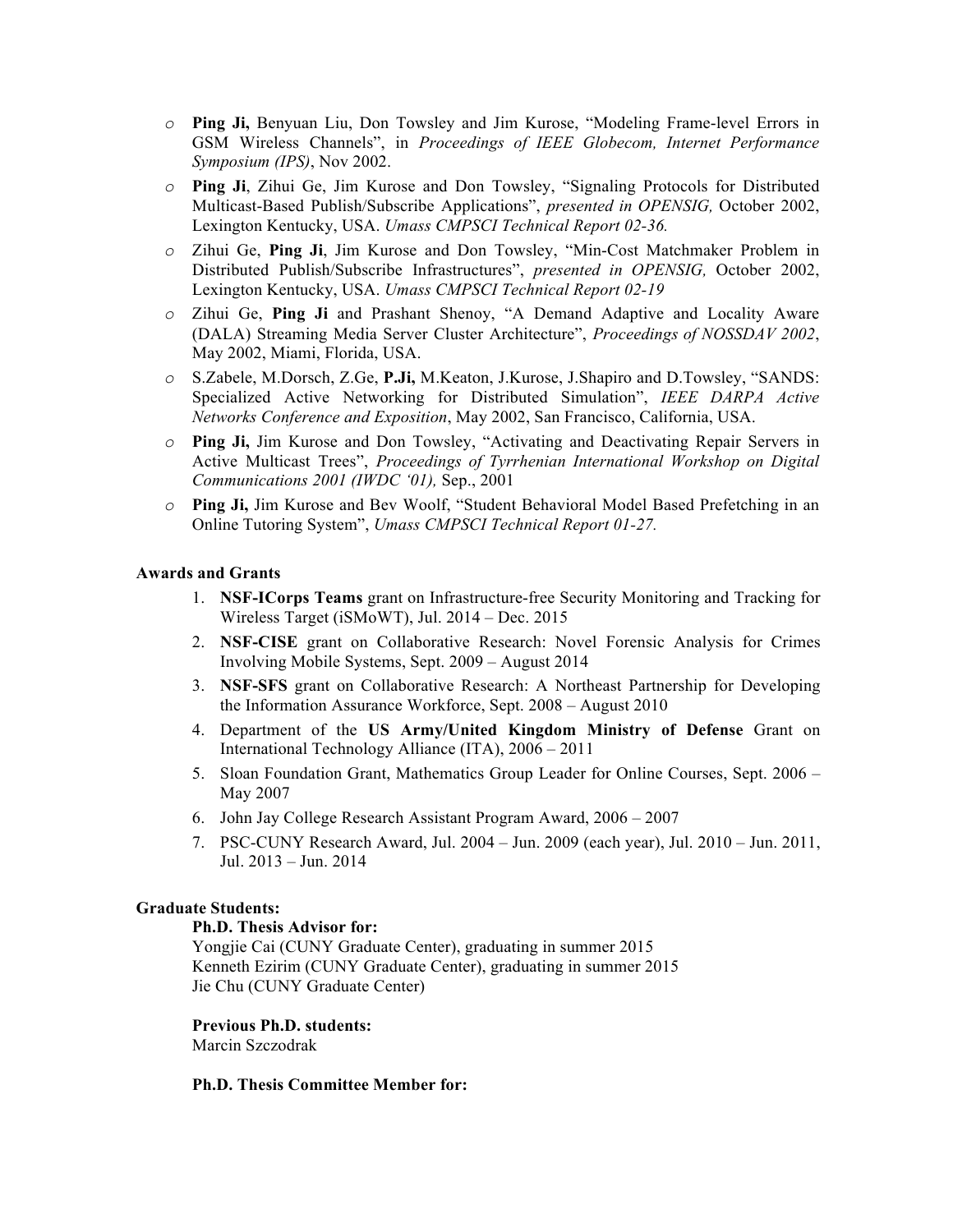Rui Zhang, Simon Shamoun, Omer Demir, Zeki Bilgin, Eman Abdu, Jiang Wu, Constantinos Djouvas, Qinghai Gao, Ke Tang, Xing Su

## **Teaching Experience**

# v **Graduate Courses:**

| $\circ$ | Network Security and Forensics | <b>Invited International Scholar Course Series</b>                                                          |  |
|---------|--------------------------------|-------------------------------------------------------------------------------------------------------------|--|
|         |                                | Dept. of Electronic Engineering,<br>Tsinghua<br>University, China, Jun 8 - Jun 26/2009 and<br>summer $2013$ |  |
| $\circ$ | CSc72010: Computer Networks    | Computer Science PhD Program, CUNY GC,                                                                      |  |
|         |                                | Spring/12, Spring/15                                                                                        |  |
| ∩       | CSc82100: Network Forensics    | Computer Science PhD Program, CUNY GC,                                                                      |  |
|         |                                | Spring/09, Fall/15                                                                                          |  |
| O       |                                | CSc82005: Advanced Computer Networks CS PhD Program, CUNY GC, Fall/07,                                      |  |
|         |                                | Fall/12                                                                                                     |  |
|         | FCM 745: Network Forensics     | Master's Program in Forensics Computing                                                                     |  |
|         |                                | CUNY John Jay College, Fall/06, Fall/07, Fall/08,<br>Fall/11, Fall/12                                       |  |
| $\circ$ | FCM 742: Network Security      | Master's Program in Forensics Computing,                                                                    |  |
|         |                                | CUNY John Jay College, Fall/04, Spring/15                                                                   |  |

## v **Undergraduate Courses:**

| $\circ$    | Mat 379: Computer Networks                       | Spring $2006$ , Spring/12, Fall/15 |
|------------|--------------------------------------------------|------------------------------------|
| $\bigcirc$ | Mat 279: Date Communication and the Internet     | Fall/03, Spring/04, Spring/05,     |
|            |                                                  | Fall/08                            |
| $\circ$    | Mat 272: Object Oriented Programming             | Fall 2005, Spring 2006             |
| $\Omega$   | Mat 204: Discrete Mathematics                    | Fall 2005                          |
| $\circ$    | Mat 105: College Algebra                         | Fall 2004                          |
|            | Mat 100: Introduction on Basic Mathematic Skills | Spring 2006                        |
|            |                                                  |                                    |

## **Other Professional Activities**

# **Conference Chair:**

• First Annual ACM Northeast Digital Forensics Exchange (NeFX), July 20 to 21, 2009 John Jay College of Criminal Justice, CUNY, New York, NY

## **Journal Editor**

• EURASIP Journal on Wireless Communications and Networking Special Issue on Theoretical Foundations of Wireless Networks, 2009 – 2010

## **Technical Program Committee Member**

- IFIP/TC6 NETWORKING 2010, 2013
- The  $12<sup>th</sup>$  Annual DFRWS Digital Forensics Research Conference, 2012
- The First International Conference on Digital Forensics and Investigation (ICDFI), Beijing China, 2012